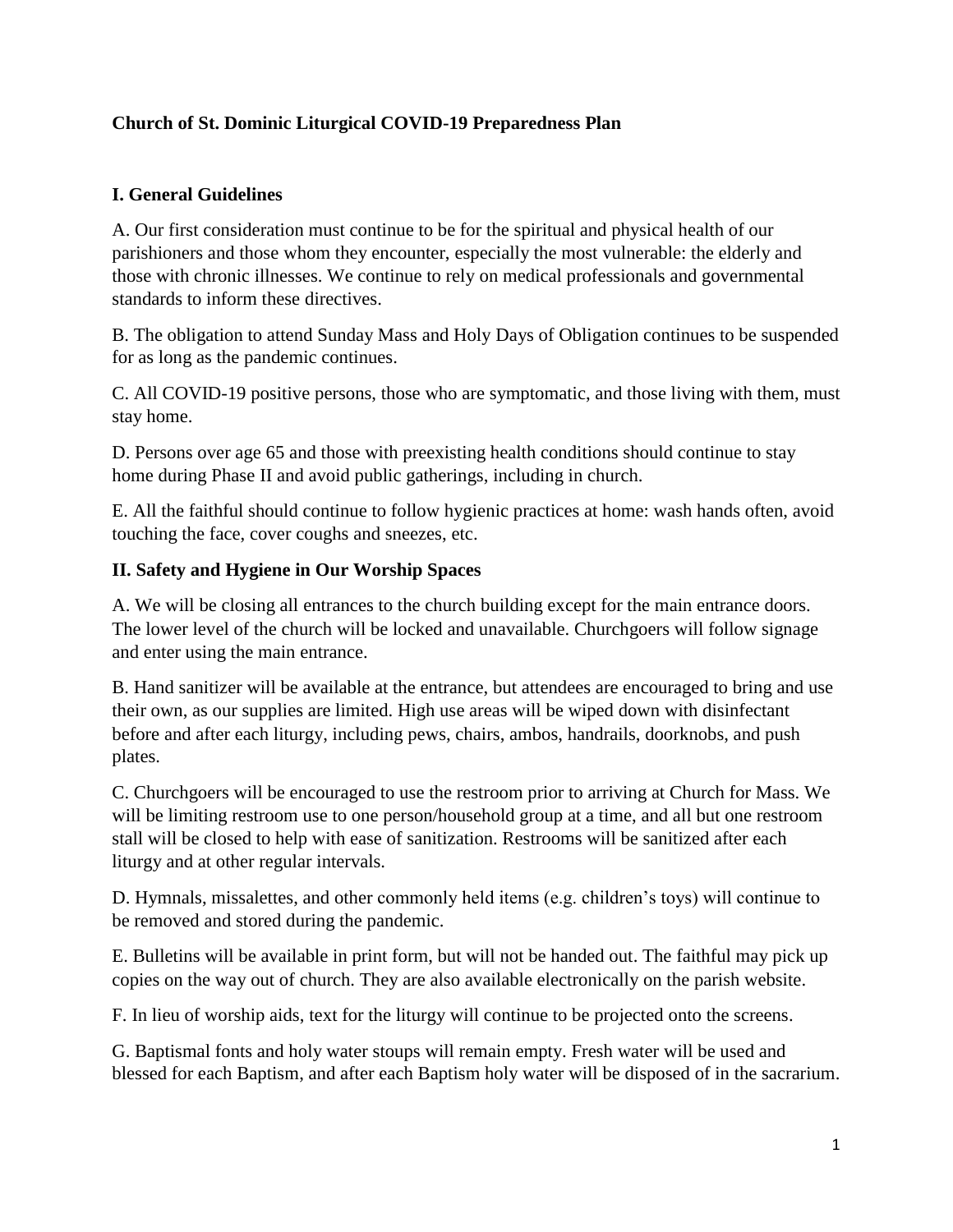H. Altar vessels will continue to be washed after each Mass in hot soapy water.

I. All liturgical vestments, including albs, will be regularly cleaned.

J. The liturgical environment will reflect the liturgical season but we will keep decorations at a minimum (less surfaces to clean or attract germs).

K. The COVID-19 Preparedness Plan Administrator will ensure that all aspects of the Plan are observed in the worship space: hand sanitizers and cleaning supplies are well-stocked, liturgical personnel are observing social distancing, staff and volunteers are trained for their responsibilities, etc.

# **III. Social Distancing within the Church**

A. During Phase II, the maximum number of persons admitted into our sanctuary will be limited to 170 persons.

B. Each person must remain 6 feet away in all directions from others not in the same household. This also applies to the chapel and other rooms on site.

C. We will tape or mark as not available two of every three pews, indicating where people may not sit with signage and/or tape.

D. Ushers will direct the faithful as to where they should sit in the sanctuary. Each household group will be shown where they are to sit. The sanctuary will be seated as follows: center section from front to back, south section from front to back, then north section from front to back. This will ensure that we do not exceed capacity limits without the need to count each person. If the sanctuary reaches capacity, extra chairs may be set up by the ushers in the social hall, still allowing for distancing between household groups. If this area reaches capacity, ushers will disallow further entry and encourage people to come to a later liturgy or participate virtually from home.

E. Face masks are strongly urged for all assembly members (but not for those under age two, according to the CDC, since it may put them at risk of suffocation).

F. Nursery and Children's Liturgy are suspended at this time.

G. Ushers will limit restroom use to one person or household group at a time. Tape will be placed on the floor outside to indicate where people should keep 6 feet distant from each other while waiting in line.

# H. Holy Communion

1. Communion will be distributed during Mass only to those few ministers in the sanctuary. The remaining faithful will be offered Communion after Mass following the protocols below.

2. The Precious Blood is not distributed to the faithful from the chalice. Those who for medical reasons are unable to receive the host should contact the pastor and make special arrangements.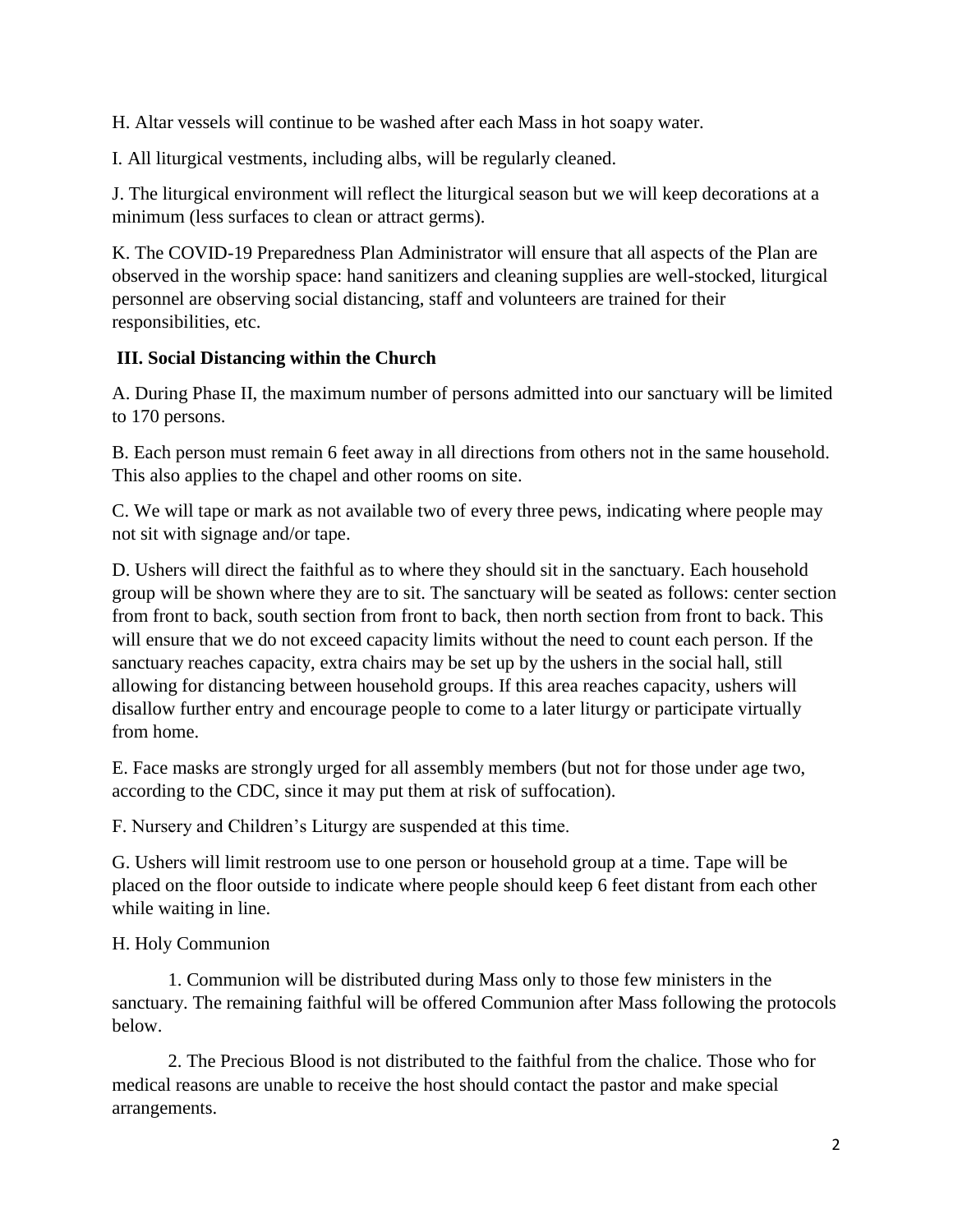3. The Communion distributors will apply hand sanitizer before and after Communion and wear face masks.

4. The faithful will wear masks during distribution of Communion, except when consuming the Host.

5. The faithful should receive Communion in the hand. The Communion distributor and the communicant should extend hands to keep as much distance as possible between them and keep hands still to avoid inadvertent touching.

6. Those unable to receive Communion in the hand may discuss the matter with the pastor to seek an alternative.

7. Wearing gloves to distribute Communion is not permitted, nor is using tongs or other instruments, plastic baggies, cups, pre-packaged containers, or any other unapproved vessels.

8. The faithful may not wear gloves when receiving Communion in the hand, nor receive it in a paper tissue, plate, cup, or other disposable item.

I. Liturgies that would crowd church buildings will be adjusted to ensure smaller numbers. There will be no gatherings before or after and no food or drink will be served in the church building.

1.The COVID Plan Administrator will work with the pastor and the director of Faith Formation to determine how First Communion and Confirmations will be conducted in accordance with guidelines from the Archdiocese.

2. The rites of the Order of Christian Burial (vigil service, funeral Mass, Commendation) may be celebrated provided social distancing is observed. We will not have visitations at the church during this time.

3. Weddings may be celebrated (including outdoors on church property during the pandemic), provided social distancing is observed; the bride and groom may be closer than 6 feet.

4. Baptisms may be celebrated outside of the Mass and will follow guidelines set forth by the Archdiocese.

J. Gatherings on church grounds before or after Mass are not allowed during Phase II.

## **IV. Returning to Worship**

A. Choice of Mass

1. The course of the Liturgical Year will be maintained and the primacy of Sunday will be respected, even for those unable to attend in person.

2. If attending Sunday Mass is impossible or inadvisable, the faithful may instead attend Mass on a weekday with smaller crowds.

B. Liturgical Ministers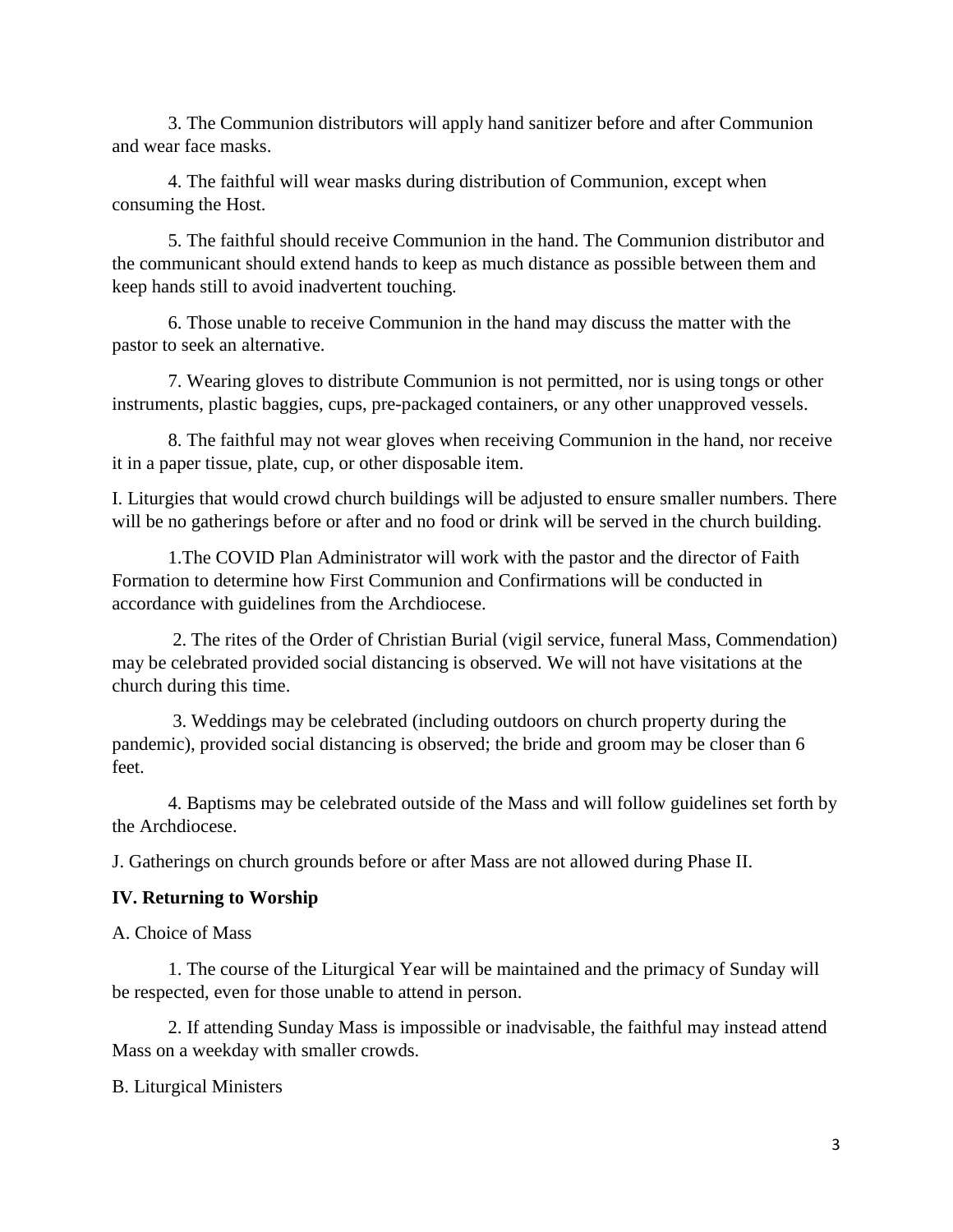1. At this time, we are limiting the filling of liturgical roles to those who are under 65 years of age.

2. Ushers will be trained in how to enact the new directives, including how to deal gently with uncertainty during the first few weeks.

3. Training will be provided to those in other liturgical roles prior to resuming the celebration of public Masses.

4. Altar servers will not be used during this Phase.

C. Music Ministry

1. Congregational singing is temporarily discontinued, since singing expels more respiratory particles than speaking does. We will use recorded music during the distribution of Holy Communion, and all other responses will be spoken. Congregants will respond to all spoken texts while wearing masks.

2. Choirs and all other musical groups are discontinued until it is safe to resume, including rehearsals.

3. Exceptions may be made for special events, such as weddings, in coordination with the COVID-19 Plan Administrator.

## **V. Celebrating the Liturgy**

#### **A. Preparations Before Mass**

1. Priests, deacons, and all liturgical ministers will wear face masks, use hand sanitizer, and observe hygienic practices before and after Mass.

2. Bread and wine will be placed on the credence table.

3. The location of the Presider's Chair and other seats in the sanctuary will account for social distancing.

4. Liturgical ministers in the sanctuary need not wear face masks during Mass, provided they remain more than 6 feet apart, but will wear them when distributing Communion.

## **B. Parts of the Mass**

#### **1. The Introductory Rites**

a. Processions through the assembly at the beginning and end of Mass will not occur.

b. The Roman missal will be placed upon the altar.

## **2. The Liturgy of the Word**

a. One lector will be used per Mass, and they will minimize contact with the ambo while reading.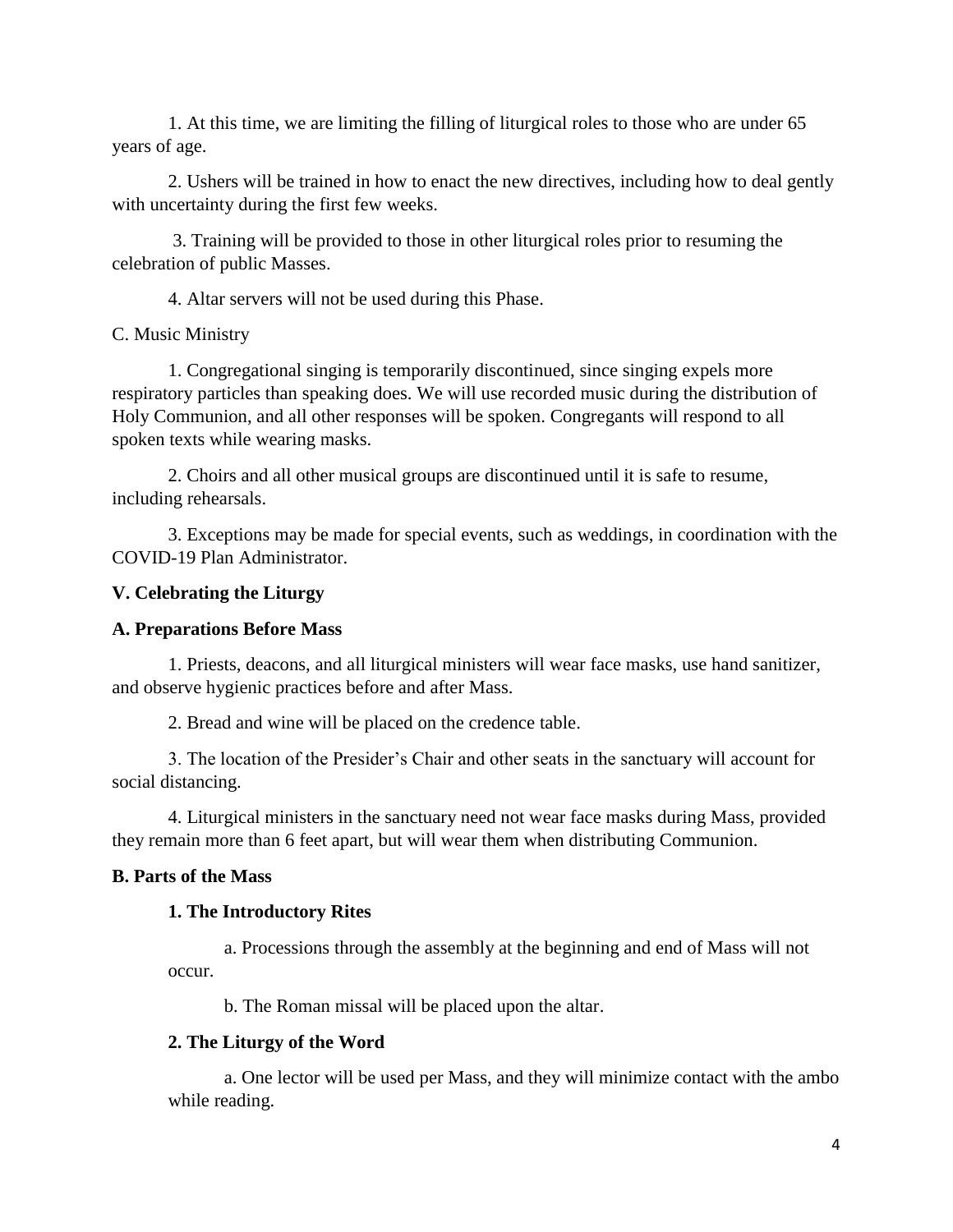b. The book and binder for readings/petitions will be placed on the ambo before Mass.

## **3. The Liturgy of the Eucharist**

a. There will be no collections taken up during Mass. The faithful may drop their offerings into the containers on the way in/out of church. Online giving is encouraged.

b. The bread and wine will be brought to the altar from the credence table by the priest.

c. The ciboria with hosts for the assembly will be placed on a corporal distant from the presider to minimize his breathing on them.

d. Since there are no altar servers, the priest will wash his own hands, after which he will also apply hand sanitizer.

e. There will be no holding of hands during the Lord's Prayer, except for between members of the same household. The Sign of Peace will be omitted.

### **4. Distribution of Holy Communion**

a. The priest alone will drink from the chalice; it will not be offered to anyone else. Priests and deacons will purify their own vessels, after which they should apply hand sanitizer.

b. The Extraordinary Ministers of Communion will distribute communion amongst themselves after sanitizing their hands. They will remain on the altar for the closing prayer and final blessing.

c. After Communion, all ciboria with consecrated hosts are reposed in the tabernacle, and ministers should apply hand sanitizer.

## **5. Concluding Rites**

a. The Presider may offer an optional blessing over the people according to the liturgical occasion; the Mass in Time of Pandemic has its own proper blessing.

b. There will be no concluding hymn.

c. The faithful will remain in the pews for distribution of Holy Communion as outlined below.

d. After distribution of Communion, once all Communion vessels have been sacramentally purified, they (along with other items handled in the Mass) should be washed in hot soapy water after each service.

### **VI. Distributing Holy Communion at the Conclusion of Mass**

A. Meditative recorded instrumental music may be played during distribution of Communion to maintain a prayerful atmosphere.